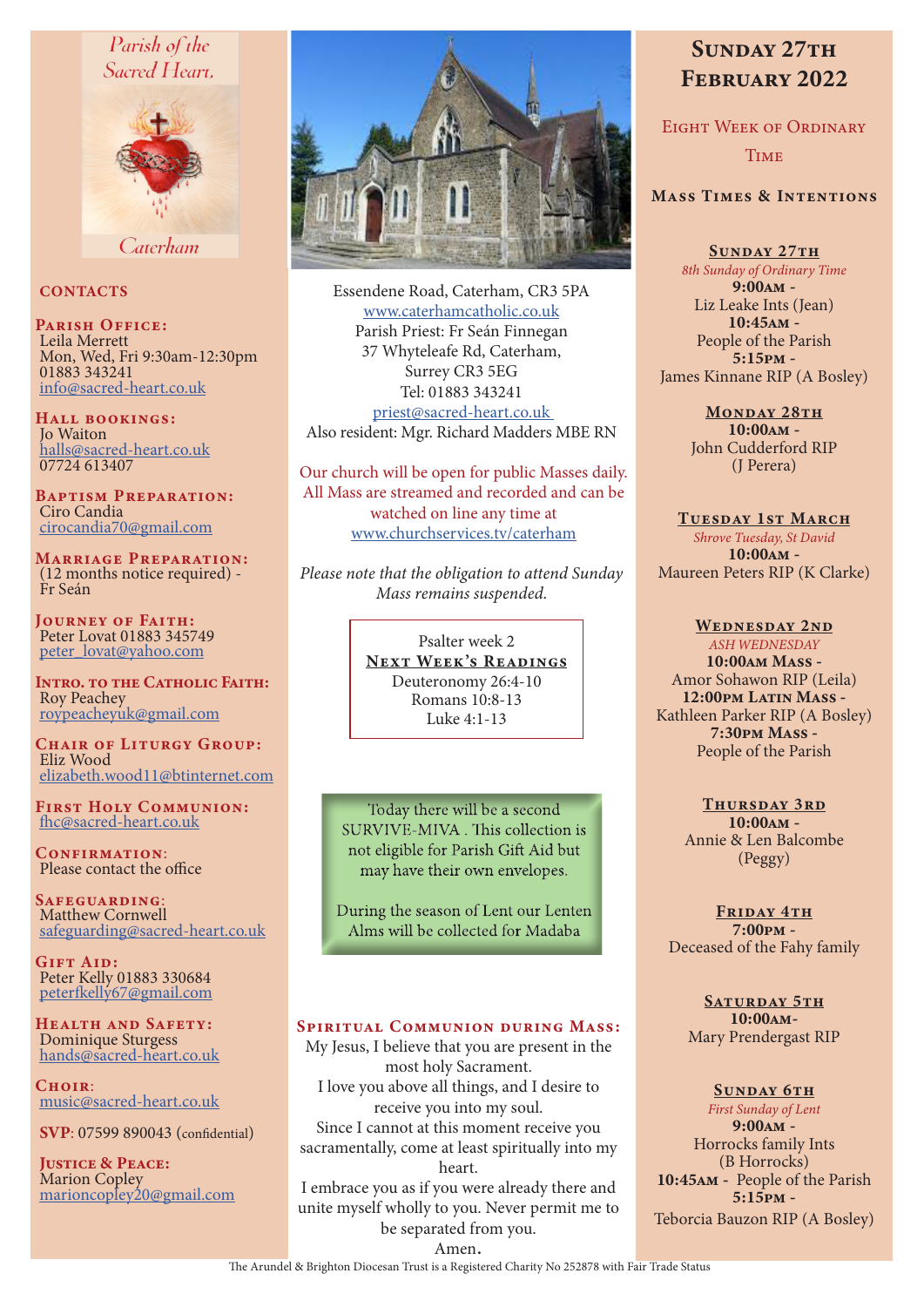Your Prayers are requested for the following people who are ill or housebound: Jimmy Mullen; Eileen, Mel & Rose Lattimore; Bryan Smith; John & Brenda Gilford; Tabitha Harrison; Joe Kelly; Charmaine Wise; Richard Sowa; Val Williams; Emma Newton; Ursula Koh; Fr John Hartley; Maribel Chambers; Patricia Howlett; Reef Albert; Peggy Wheeldon; Liz Leake; Sandra; Holly Osman; Julian Gavin; Emma Cook; Susie; Shirley Clarke; Mary Power, John Lowrie, Pat Boyle, Malcolm Harmes, Sue Ellis; Jean Joakim, Ryan Baker, Theo, Sean Flanagan, Lee, Carla, Betty Creton, Martin Moran, Ann Walker, Jean Cowap, Teresa Trumper, John O'Gorman, Paul, Steve, Zenny Samsico & Pam Jones.

#### Living with COVID

As parishioners will be aware the government ended all domestic legal restrictions on 24th February. This means that routine contact tracing has now come to an end. Fully vaccinated close contacts and those under 18 will no long be legally required to test daily for 7 days. To this end we will no longer require you to give your unique track and trace number on entering the church. We would ask that you do remember your number as this may be needed in the future.

Hand sanitiser is still available in the porch to promote good practices.

We ask that you continue to respect those around you that may still be feeling vulnerable.

Parish activities can now continue as pre pandemic, however with the Old Hall awaiting refurbishment and out of action all parish activities will now be held in our other halls. Our Centenary Hall and St Thomas Hall will only be available for parish activities and business hires until the Old Hall is fully functioning. If you would like to run a parish activity to help raise funds, please contact the office.

# CHILL CLUB

Could you organise and facilitate fun activities for young people aged 11 to 16 that help them engage with their peers from within the church community? If so, you could be the ideal person to take on the Chill Club, the parish's monthly youth club for this age group. The current co-ordinators will be stepping down at the end of this academic year following several years of running monthly term-time activities including caving, kayaking, West End theatre visits, laser tag games and obstacle course sessions to name a few. We are looking for another team (2 or more people), to step forward now to learn the ropes ready to keep the club going from September. To find out more, please email

Mel Flaherty at chillclubsacredheart@gmail.com

# SURVIVE-MIVA

SURVIVE-MIVA (UK Registered Charity No. 268745) is a Catholic lay Association, based in Liverpool and founded in 1974, which provides grants to fund essential transport for health outreach work in isolated rural areas, and for the Church's pastoral care in places of difficult access, across Africa, Asia and Latin America. We will have a speaker give us further details during Sunday morning Masses. Find out more at: www.survive-miva.org

# JOURNEY OF FAITH

Wednesday this week is Ash Wednesday. There will therefore not be a meeting this week in order to give those who wish to go to the evening service a chance to to so.

We will meet next week, face to face and on Zoom as usual.

# Coffee and Tea

Tea and coffee after the 9am Mass will return once a month from next week 6th March.

#### Gift Aid envelope distribution

Gift Aid envelopes for the new tax year, starting in April, will be available for collection from a table in the porch from Sunday 13th March. There are envelopes for standing order donors as well as weekly donors. Please pick up yours.

# DISPLAY OF PAINTINGS ON 6 MARCH

There will be a display of paintings in the Centenary Hall after the 9.00 and 10.45 Masses by Peter Dixon a local artist, whose family have very kindly donated his pictures to COAT to raise funds for their projects.



Peter's pictures are mainly depicted in watercolours and pen & ink. He has long been fascinated by architecture and was as likely to have found inspiration in a Surrey village, an English marina or a hilltop village in Tuscany. Pictures include lively street scenes and boats resting tranquilly in the mud at low tide. The pictures are not priced, but donations will be will gratefully accepted.

Tea and coffee will also be served, so please come along and enjoy a cuppa while you browse through the paintings.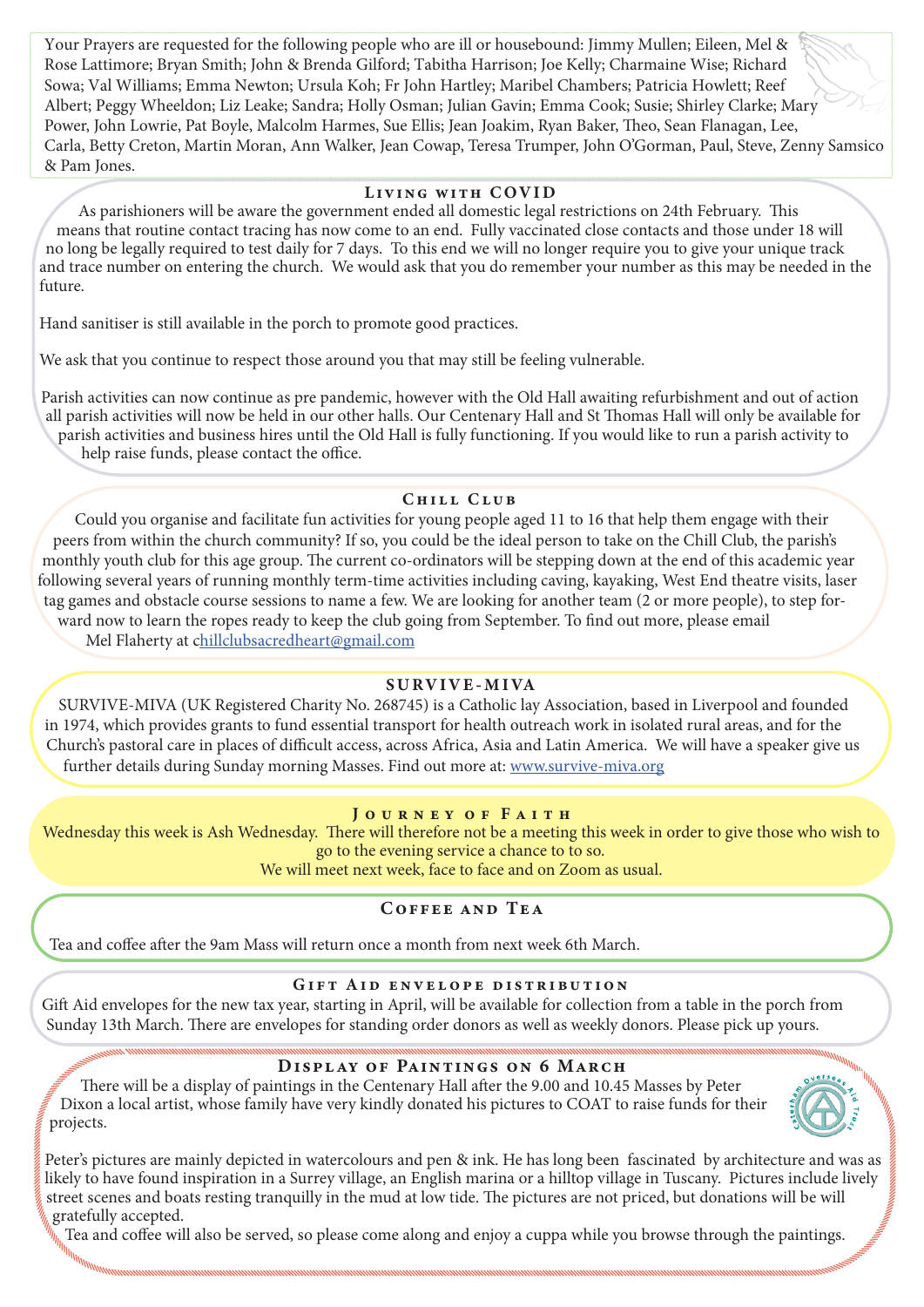#### DO I WANT TO FAST THIS LENT?

*In the words of Pope Francis*

Fasting is being capable of giving up the superfluous and going to the essential. Fasting is not only losing weight; it is seeking the beauty of a simpler life.

- Fast from hurting words and say kind words.
- Fast from sadness and be filled with gratitude.
- Fast from anger and be filled with patience.
- Fast from pessimism and be filled with hope.
- Fast from worries and have trust in God.
- Fast from complaints and contemplate simplicity.
- Fast from pressures and be prayerful.
- Fast from bitterness and fill your hearts with joy.
- Fast from selfishness and be compassionate to others.
	- Fast from grudges and be reconciled.
		- Fast from words and be silent so you can listen.

#### STATIONS OF THE CROSS

Stations of the Cross each Friday at 11.15 during Lent the Stations of the Cross will be led by a parish group. They will reflect the issues of today – refugees, poverty, women and mothers those persecuted for their faith. These will be followed by a simple Lent Lunch in the Centenary Hall. If you are able to help please contact: elizabeth.wood11@btinternet.com

# Fairtrade Fortnight:21st February - 6th March 2022

During Fairtrade fortnight we are reminded how Fairtrade changes the way trade works through better prices, decent working conditions, and a fairer deal for farmers and workers in low-income countries.

Fairtrade International is an independent non-profit organization representing 1.9 million small-scale farmers and workers worldwide. It owns the FAIRTRADE Mark, a registered trademark of that appears on more than 37,000 products. In addition Fairtrade International and its member organisations empower producers, partner with businesses, engage consumers, and advocate for a fair and sustainable future.

Fairtrade is committed to fighting the climate crisis. Fairtrade Standards encourage producers to protect the environment by improving soil, planting trees, conserving water and avoiding pesticides and Fairtrade's programs include climate academies for farmers to share best practice. At the same time, Fairtrade makes training available to producers so that they can use the latest agricultural methods, such as intercropping and shade-grown coffee to adapt to conditions.

The FAIRTRADE Mark on a product means that the Fairtrade ingredients in that product have been independently verified by FLOCERT, an independent certifier accredited by the International Organization for Standardization (ISO). FLOCERT can and do suspend or, in some cases, even decertify Fairtrade producer organisations if their audit shows that Fairtrade Standards are not being complied with.

Find out more at http://www.fairtrade.net

#### 6am Morning Mass during Lent

During Lent there will be Mass at 6am here on Mondays, Tuesdays and Wednesdays. Mass will be held at 6am at St Mary's Church in Coulsdon on Thursdays and Fridays. This will start on 7th March.

On Ash Wednesday Fr Seán will distribute Ashes at 6am (without Mass).

# Justice and Peace

Justice and Peace invites you to our Peace Rosary - 'on line'- Friday 4th March 2022 at 7.30pm. Together we will reflect on the Justice Mysteries especially remembering The Poor and Needy in our society and of the World .

If you would like to join us or receive the service sheet please contact Marion email marioncopley20@gmail.com who will forward you an invitation with log on details.

Prayer service sheets may also be found in the church porch.